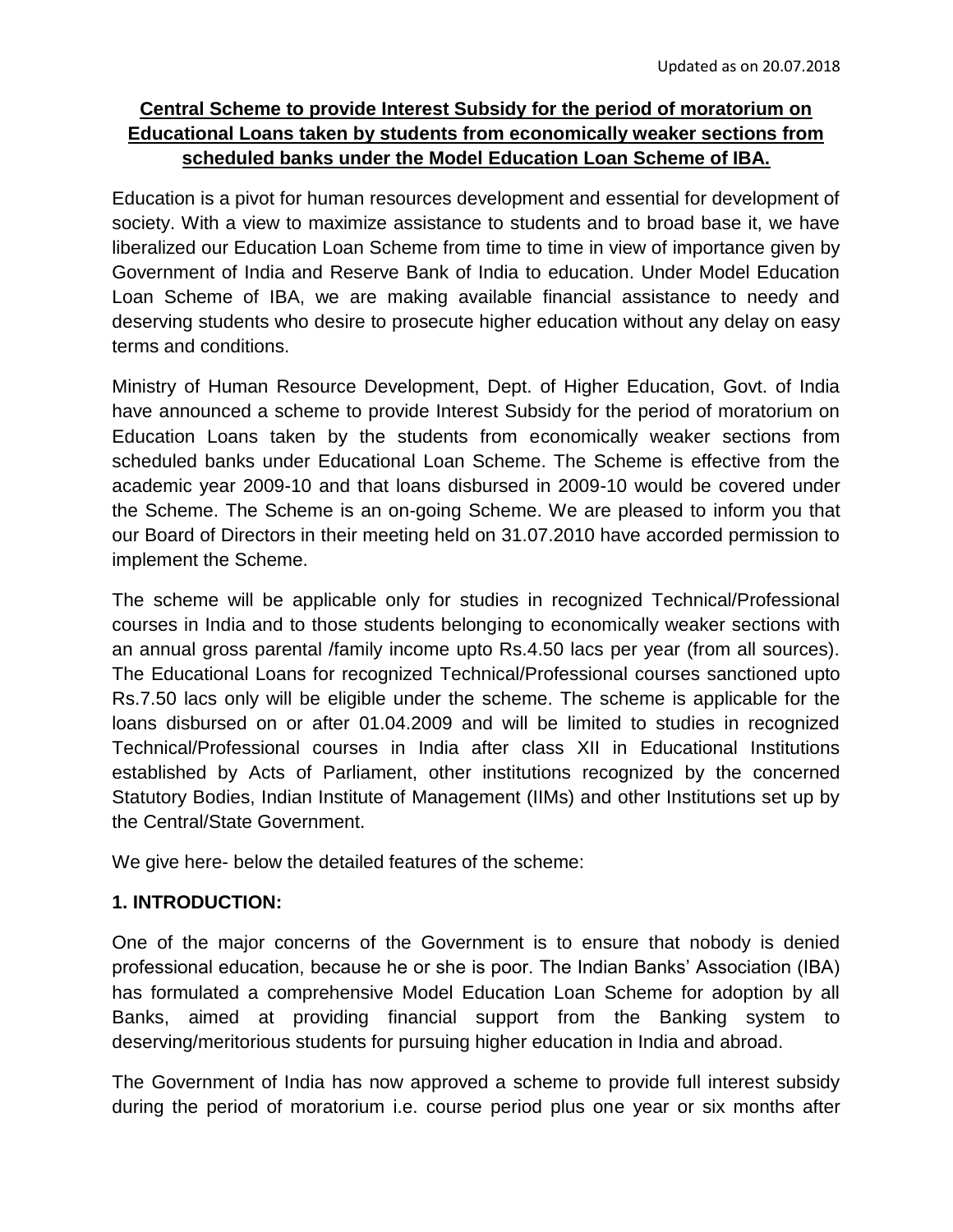getting the job, whichever is earlier, on loans taken by students belonging to economically weaker sections from the Scheduled Commercial Banks under the Educational Loan Scheme of the Indian Banks' Association for pursuing any of the approved courses of studies in technical and professional streams from recognized institutions in India.

#### **2. OBJECTIVE OF THE SCHEME:**

The nomenclature of the scheme would be "Central Scheme to provide Interest Subsidy (CSIS) or the period of moratorium on Educational Loans taken by students from **Economically** 

Weaker Sections from Scheduled Banks under the Educational Loan Scheme of the Indian Banks' Association to pursue Technical/Professional Education studies in India".

#### **3. APPLICABILITY OF THE SCHEME:**

The scheme is adopted by our Bank and would be applicable only for studies in recognized Technical/Professional Courses in India. The interest subsidy shall be linked with the existing educational loan scheme of IBA and restricted to students enrolled in recognized Technical/Professional Courses (after Class XII) in India in Educational Institutions established by Acts of Parliament, other institutions recognized by the concerned Statutory Bodies, Indian Institutes of Management (IIMs) and other institutions set up by the Central /State Government.

#### **4. INTEREST RATES:**

The interest rates charged on the educational loan shall be as per the MCLR of the individual Banks and as per the provisions for interest rates under the IBA Model Educational Loan Scheme.

#### **5. MORATORIUM PERIOD:**

Under the Central Scheme, the interest payable by the student belonging to EWS for availing of educational loan for Technical/Professional courses in India for the period of moratorium i.e., course period plus one year, as prescribed under Educational Loan Scheme of the IBA, will be borne by the Govt. of India. After the period of moratorium is over, the interest on the outstanding loan amount shall be paid by the student, in accordance with the provisions of the existing educational loan scheme of banks and as may be amended from time to time, whichever is earlier.

## **6. FIXATION OF EMI ON THE LOAN:**

The interest portion of the loan will be reimbursed to the Bank upon periodical submission of claims at half-yearly/ yearly till the end of moratorium period. During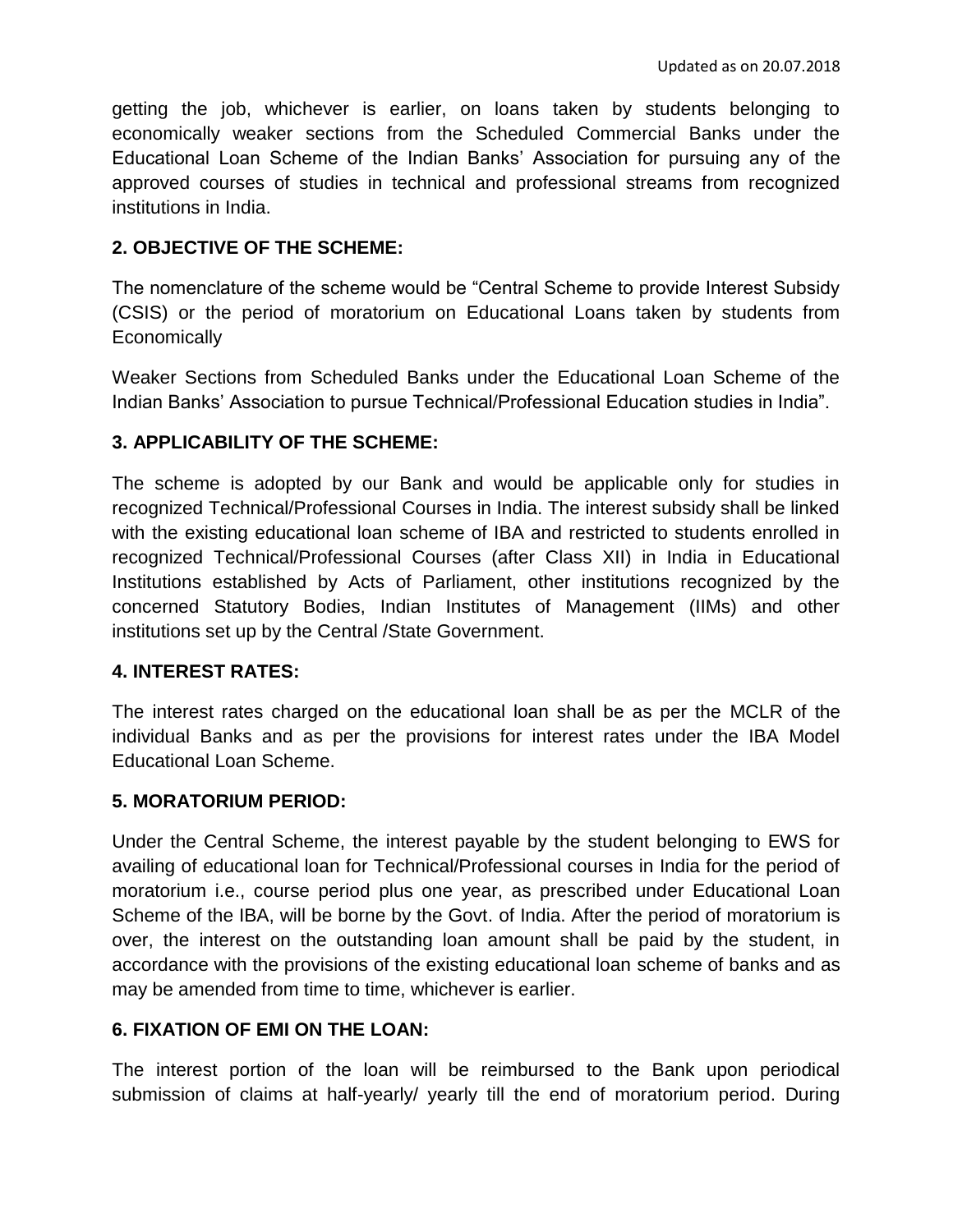moratorium period, interest debited to the account will be kept separately and reimbursement from GOI under the scheme will be sought. With regard to repayment of principle amount and charges, if any, debited to the loan account besides interest accrued after moratorium period, EMI will be suitably fixed for the period of the loan not exceeding 7 years. Rate of interest will be charged taking into account the applicable interest concession of 1%, provided to loanees who service the interest during moratorium period as detailed under Sl.No.16 below.

# **7. INCOME LIMIT/PROOF:**

The benefits of the scheme would be applicable to those students belonging to economically weaker sections, with an annual gross parental/family income upper limit of Rs.4.50 lacs per year (from all sources). Income proof shall be required from the students from such public authorities which are authorized, by the State Governments, for certification of income status for this scheme, including Central and State Sector Schemes. The scheme is intended to cater to the needs of the students belonging to economically weaker sections with prescribed upper parental gross income limit of the family from all sources, which is based on the economic index and not on social background. The scheme is independent of any other schemes, which cater to EWS.

# **8. COMPETENT AUTHORITY:**

Ministry of HRD, GOI have already issued instructions to the State Governments to designate the appropriate authority or authorities, who are competent to issue income certificates based on economic index and not on social background, for the purpose of the scheme.

## **9. ELIGIBILITY:**

The interest subsidy under the scheme is available to the eligible students only once, either for the first undergraduate degree course or the post graduate degrees/diplomas in India. Interest subsidy, however, will be admissible for integrated courses (graduate +post graduate) also. Interest subsidy under the scheme will not be available for those students once they discontinue the course midstream or who are expelled from the institutions on disciplinary or academic grounds. However, the interest subsidy will be available only if the discontinuation was due to medical grounds for which necessary documentation to the satisfaction of the Head of Educational Institution will have to be given.

## **10. AWARDS/CERTIFICATES:**

There will be tag/marker on the degree of the student indicating his repayment liabilities. The Electronic Tags will enable the employers to identify loanees. Ministry of HRD has initiated a process of setting up of a depository for maintaining the records in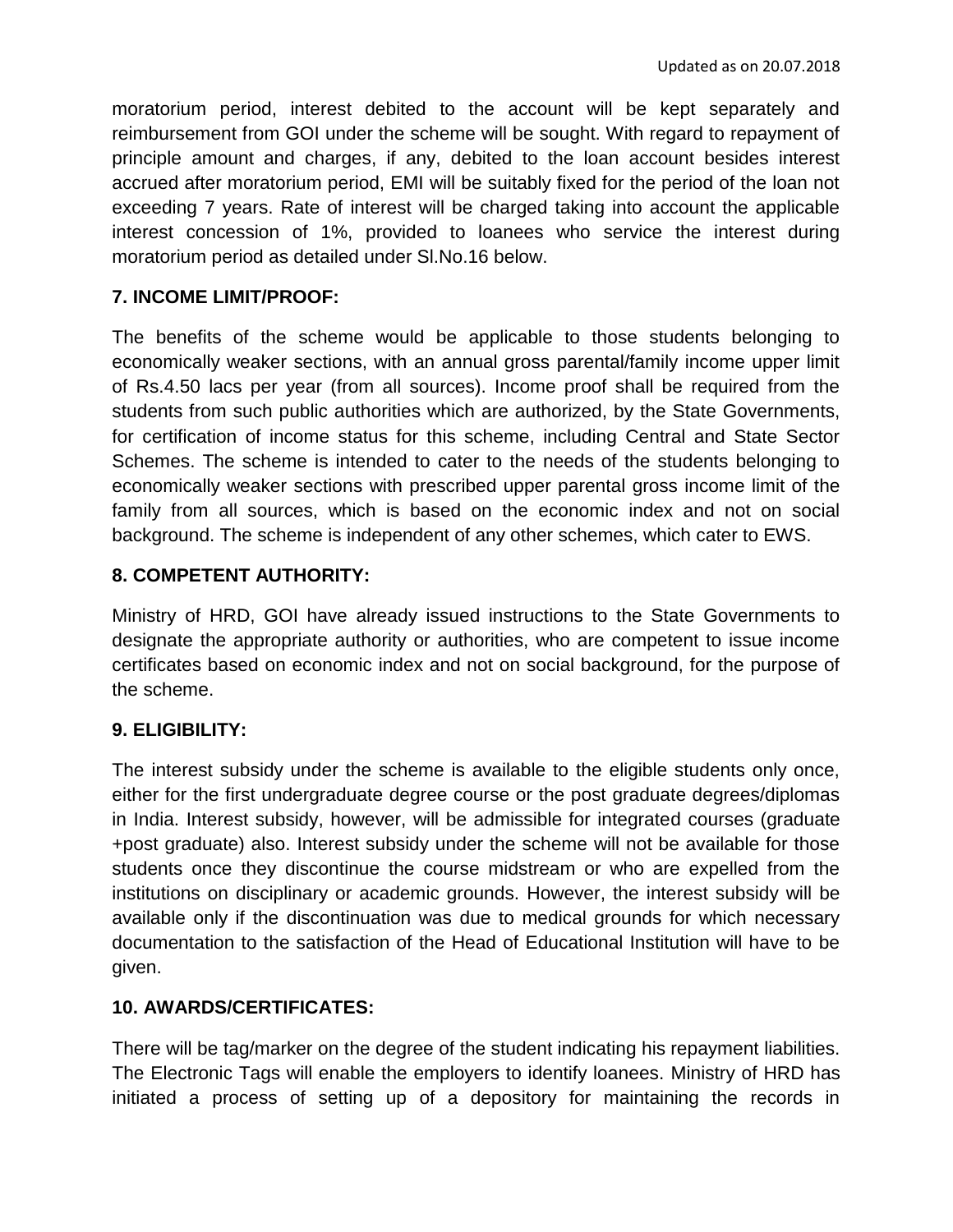dematerialized form and providing services to the users i.e. banks and employers. This measure is aimed at eliminating the fraudulent practices like forging of certificates and marks sheets.

### **11. SIMILAR SCHEMES:**

The National Minorities Development and Finance Corporation (NMDFC) have an Educational loan scheme for individual beneficiaries which is implemented through State Channelising Agencies (SCAs). The National Safai Karmacharis Finance and Development Corporation (NSKFDC), The National Backward Classes Finance and Development Corporation (NBCFDC), National Scheduled Caste Finance Development Corporation (NSCFDC) and National Handicapped Finance and Development Corporation (NHFDC), under the Ministry of Social Justice and Empowerment also provide Educational Loan to the students of the target group for higher education. Interest on Education Loan provided under the educational loan schemes of these four corporations, if the loans are for pursuing professional courses after XII class, shall also be subsidized for the period of moratorium as per the terms and conditions of this scheme. The interest charged by NMDFC, NSKFDC, NSCFDC and NHFDC will be paid by the Government directly to the respective corporations.

### **12. NODAL BANK:**

Canara Bank has been nominated as the Nodal Bank by the Ministry of Human Resource Development, for implementation of the scheme.

## **13. APPLICABLE ACADEMIC YEAR:**

The scheme shall be applicable from the academic year 2009-10 starting 1st April 2009. The scheme shall be applicable only in respect of disbursements made by the Banks on or after 1st April, 2009 for the academic year 2009-10, irrespective of date of sanctioning. However, the interest on disbursement made from 01.04.2009 is eligible for interest subsidy. For example, in

Case of loans sanctioned prior to 1.4.2009, for the courses beginning prior to academic year 2009-10, the interest subsidy is available to the extent of disbursements made after 1.4.2009. 14. ELIGIBLE TECHNICAL/PROFESSIONAL COURSES: Ministry of Human Resource Development in consultation with the concerned Ministries/Departments and Indian Banks' Association will bring out the list of Technical/Professional courses, for which the scheme shall be applicable and publicize from time to time. As regards list of accredited Universities/Institutions and recognized professional courses, UGC and AICTE will display the names of such institutions and courses in their websites. As regards the issue of the list of recognized/approved Courses/Institutions to Banks, it is clarified by Ministry of Human Resource Development (MoHRD), Govt. of India that a fresh list is not necessary since the banks